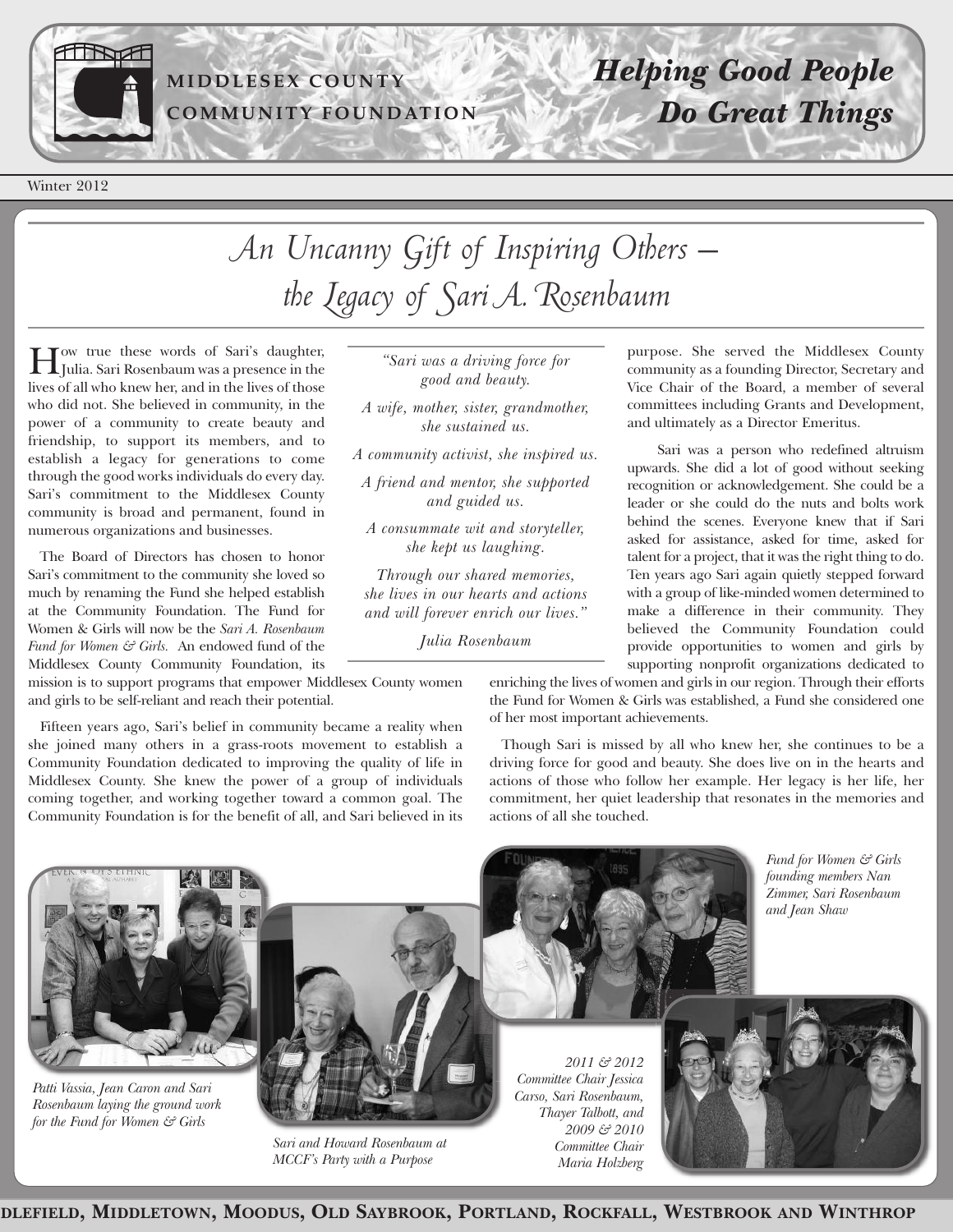

#### Two Board Members Complete Their Terms

There are just not enough ways to say *Thank You* when a Board member completes a term. MCCF is very grateful for the time, energy and talent its Board members give so generously to the community. The Community Foundation wishes to extend a heartfelt *Thank You* to two Board members who have done so much on behalf of Middlesex County.

**Mark Richards** of Clinton and **Anita Ford Saunders** of Middletown deserve a huge round of applause for all they do for Middlesex County.

**Mark** has been an inspiring presence during his term, serving on the Development and Cultivation Committees. Humor is a cornerstone of Mark's personality and a strength he brought to the work of the Board. He also shared his passion for two areas particularly close to his heart: Clinton and the shoreline communities, and helping our young people.

Though no longer serving on the Board, we will not say final farewells to Mark's great work on behalf of our communities. He will continue to serve on the 15th Anniversary Endowment Committee.

During her two terms on the Board of Directors, **Anita** has offered much insight and considerable talent to the Community Foundation. She has served as Co-Vice Chair, a member of the Development and Marketing Committees. Most recently Anita served as a member of the National Standards Reaccreditation Committee.

Anita's knowledge and experience in public relations has aided the Community Foundation and the Middlesex County community well through the development of collateral materials and public relations efforts. Anita will continue to provide wisdom and guidance as a member of the Marketing and Communications Committee in 2012. *Marcia Kalayjian and Anita*



*Debbie and Mark Richards with Nancy Fischbach*



*Ford Saunders*

### DEAR FRIENDS OF MCCF,

Thank you for your generous and constant commitment to our region.

Thanks to you, 2011 has been a wonderful year in so many ways because YOU are enabling us to do more in the community. Your generosity resulted in

- 24% increase over 2010 in grants approved to nonprofits working in our community;
- 25% increase over 2010 in new gifts and new pledges;
- 30% increase over 2010 in new friends and colleagues joining with you to improve the quality of life for all in our county.

You have demonstrated that you care that neighbors of all ages can explore their artistic imaginations; that you care that our local history should be preserved for generations to come; and that you care that people need warm, healthy meals and safe havens in these uncertain economic times.

You care about Middlesex County. You are committed to improving the quality of life. TOGETHER we are able to support our nonprofits in all the great work they are doing.

*Thank you for Helping Good People Do Great Things!*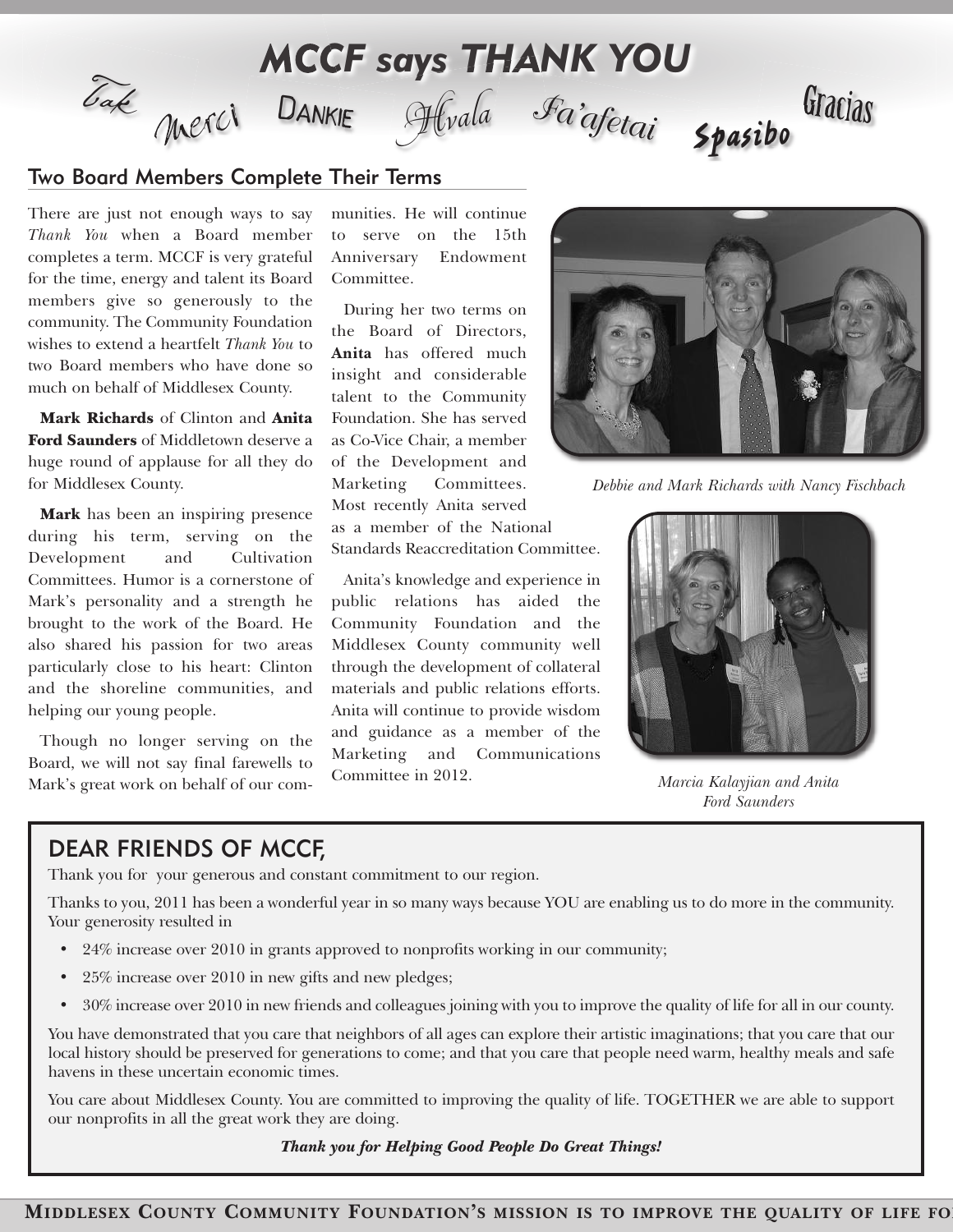#### **MI D D LESEX C O U N TY C OMMU N ITY F O U N D ATI O N**

# $\overline{MCCF}$  *Welcomes Three New Faces TO THE BOARD OF DIRECTORS*

The Community Foundation is pleased to announce the election of Wallace C. Jones of Killingworth, Jean C. LaTorre of Durham, and Moira Bessette Martin of Essex to its Board of Directors. The new Board members began their three year terms January 1, 2012.

**Wallace C. Jones, CFA –** Wally is the founder and President of WJ Financial Advisors, LLC, an investment management and financial consulting business based in Killingworth. Prior to founding his company, Wally was the Chief Financial Officer of Resolute Partners, LLC. He also spent ten years as a consultant for Ernst & Young, LLP, and served as an investment banker for Adams Harkness & Hill.

Wally is a founding member of MCCF's Live Local Give Local 365 Fund, a newly launched fund that advocates "Everyone is



*MCCF welcomes Wallace C. Jones of Killingworth, Jean C. LaTorre of Durham, and Moira Bessette Martin of Essex to the 2012 Board of Directors*

a Philanthropist," and that Philanthropy is as simple and meaningful as a dollar a day. As a member of the Board of Directors, Wally will serve on the 15th Anniversary Endowment Campaign Committee.

**Jean C. LaTorre, CFA –** Jean is Chief Investment Officer of Aetna, Inc. in Hartford. In this role, she oversees and directs Aetna's diversified investment portfolio and Large Case Pension business. She joined Aetna in 1991 as an Investment Officer and later assumed the position of Corporate Bond Specialist. Prior to joining Aetna, Jean was an Assistant vice President with Municipal Bond Insurance Association and began her career in the Public Finance Division of Donaldson, Lufkin & Jenrette in New York.

Jean will serve as a member of the Finance and Investment Committee.

**Moira Bessette Martin, Esq. –** Moira is Vice President and Trust Officer in the Trust Department of Essex Savings Bank in Essex. Prior to joining Essex Savings Bank, she served in a similar capacity for a large national bank's private wealth management division. During her years in private practice of law, Moira focused on advising individuals with regard to all aspects of estate planning, estate and trust administration, charitable planning and the establishment of domestic and international charitable organizations.

Moira is a founding member of MCCF's Live Local Give Local 365 Fund and served for two years on the Community Foundation's annual Evening on the Connecticut River event. As a member of the Board she will serve on the 15th Anniversary Endowment Campaign Committee and on the Development Committee.

## Nikole Doolittle Joins the Community Foundation

Nikole Doolittle joined MCCF in December 2011 as Administrative Assistant and Communications Coordinator. A native of Middletown, Nikole is a graduate of Eastern Connecticut State University. She brings a keen interest in the working of a community foundation and an infectious enthusiasm for Middlesex County to MCCF. We are very excited to welcome her to the Community Foundation.

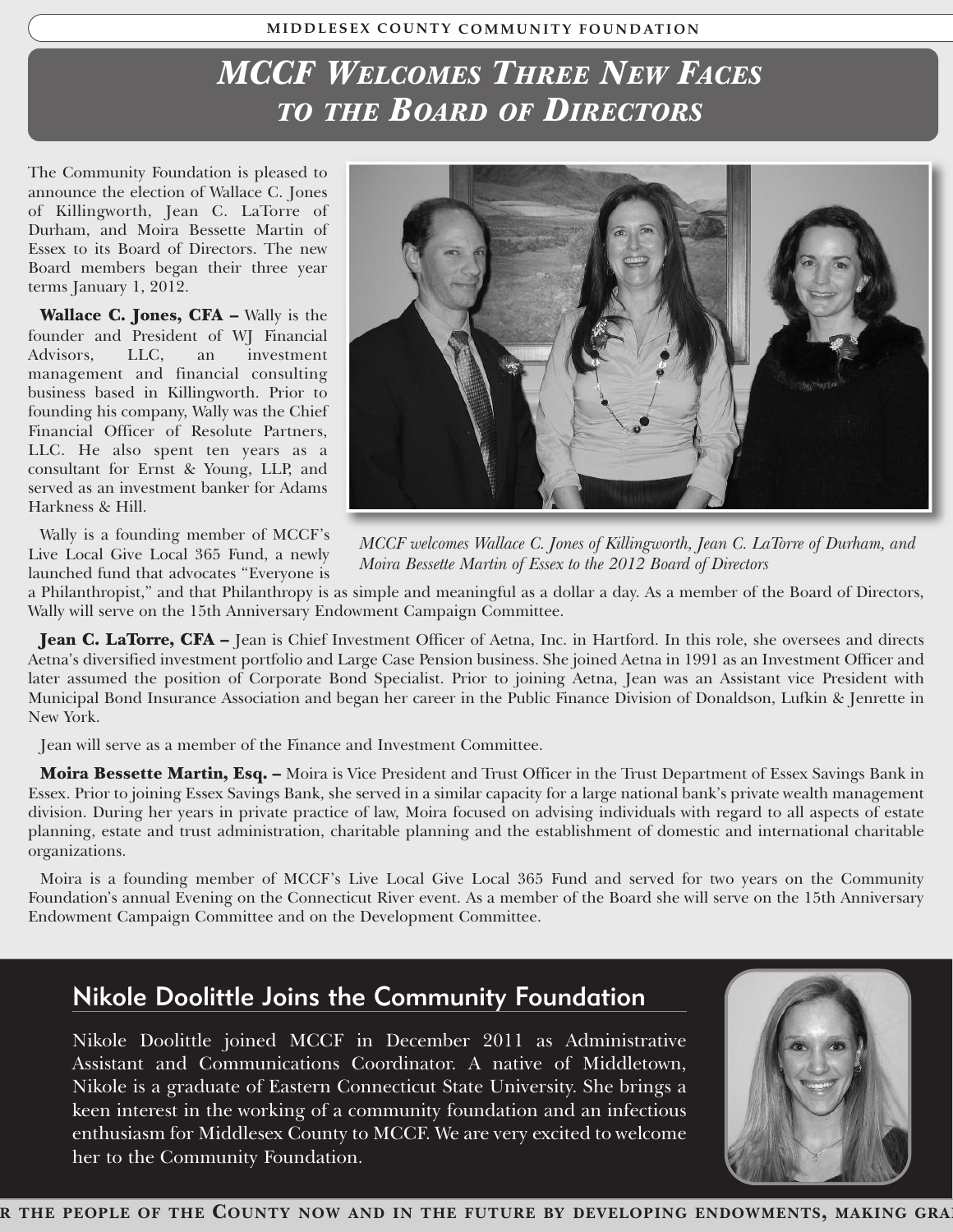#### **HELPING GOOD PEOPLE DO GREAT THINGS**

# *Great Things Because of Good People!*

*YOUR* continuing support of the Community Foundation means that, together, we are making a difference throughout Middlesex County – again!

Thanks to the generosity of our donors and grant making partners, the Community Foundation approved \$144,000 in competitive grants to forty-four (44) organizations serving Middlesex County communities for the 2011-2012 cycle.

These grants support programs and services in the arts and heritage enhancement, education, human services, the environment, animal /human welfare, and women and girls. Thanks to YOU, these grants will provide much needed funds for food, health services and shelter; transportation to low-income and shut-in neighbors; after school programming and tutoring for our



youth of all ages; creative outlets to sustain our inner child; opportunities to dig in the dirt, and explore the many natural resources and beauties of Middlesex County.

Together we demonstrate that there are so many Good People Doing Great Things in Middlesex County, and TOGETHER we are all improving the quality of life for everyone.

Funding for these grants was made possible by the Community Foundation's endowed funds as well as by donations from generous individuals and communityminded organizations, including River View Cemetery-Essex, Connecticut Humanities Council, D'Addario Family Foundation, and Citizens Bank Foundation.

*Congregation Adath Israel and the Adath Israel Judaica Museum: Naomi Kamins, Thayer Talbott, Marcia Kalayjian, Rabbi Seth Haaz, Cynthia Clegg, and Howard Rosenbaum*

*Director Emeritus and Grants Committee member Willard McRae joined Cynthia Clegg to congratulate Matt Pugliese of Oddfellows.*

To see a full listing of this year's grant awards and programs, visit the Community Foundation's website: www.MiddlesexCountyCF.org.



*Cynthia Clegg brought holiday surprise to the Middlesex Community College Foundation which will support the College Learning Center's tutoring program (Dr. Mark Benigni, Greg Kline, Cynthia Clegg, Dr. Anna Wasescha, and George Eames)*



## CONGRATULATIONS TO OUR 2011-2012 GRANTEES!

Columbus House, Inc Community Health Center - New Horizons Domestic Services Congregation Adath Israel Connecticut Forest & Park Association Connecticut River Museum Davison Art Center of Wesleyan University Deep River Junior Ancient Fife & Drum Corps Durham Historical Society Essex Land Trust Essex Library Association Essex Winter Series Estuary Council of Seniors, Inc. FISH for Chester, Deep River & Essex Gilead Community Services High Hopes Therapeutic Riding HOPE Partnership, Inc.

I Have A Friend Youth Center Ivoryton Playhouse Foundation Literacy Volunteers Valley Shore MARC Community Resources Mattabeseck Audubon Society Mercy Housing & Shelter Corp. Middlesex Community College Foundation Middlesex County Historical Society Middlesex Habitat for Humanity of Connecticut Middlesex County Coalition on Housing & Homelessness Middletown School Readiness Council Middletown United Fathers New Haven Diaper Bank North End Action Team Oddfellows Playhouse Sail Connecticut Access Program

Shoreline Soup Kitchens & Pantries St. Luke's Eldercare Solutions of Central Connecticut St. Vincent DePaul Place

Valley Shore YMCA Vista Vocational & Life Skills Center Westbrook Youth & Family Services

*Sari A. Rosenbaum Fund for Women & Girls grants awarded to:* Epoch Arts Gilead Community Services Middlesex County Substance Abuse Action Council Portland Public Library Rushford Center YMCA of Northern Middlesex County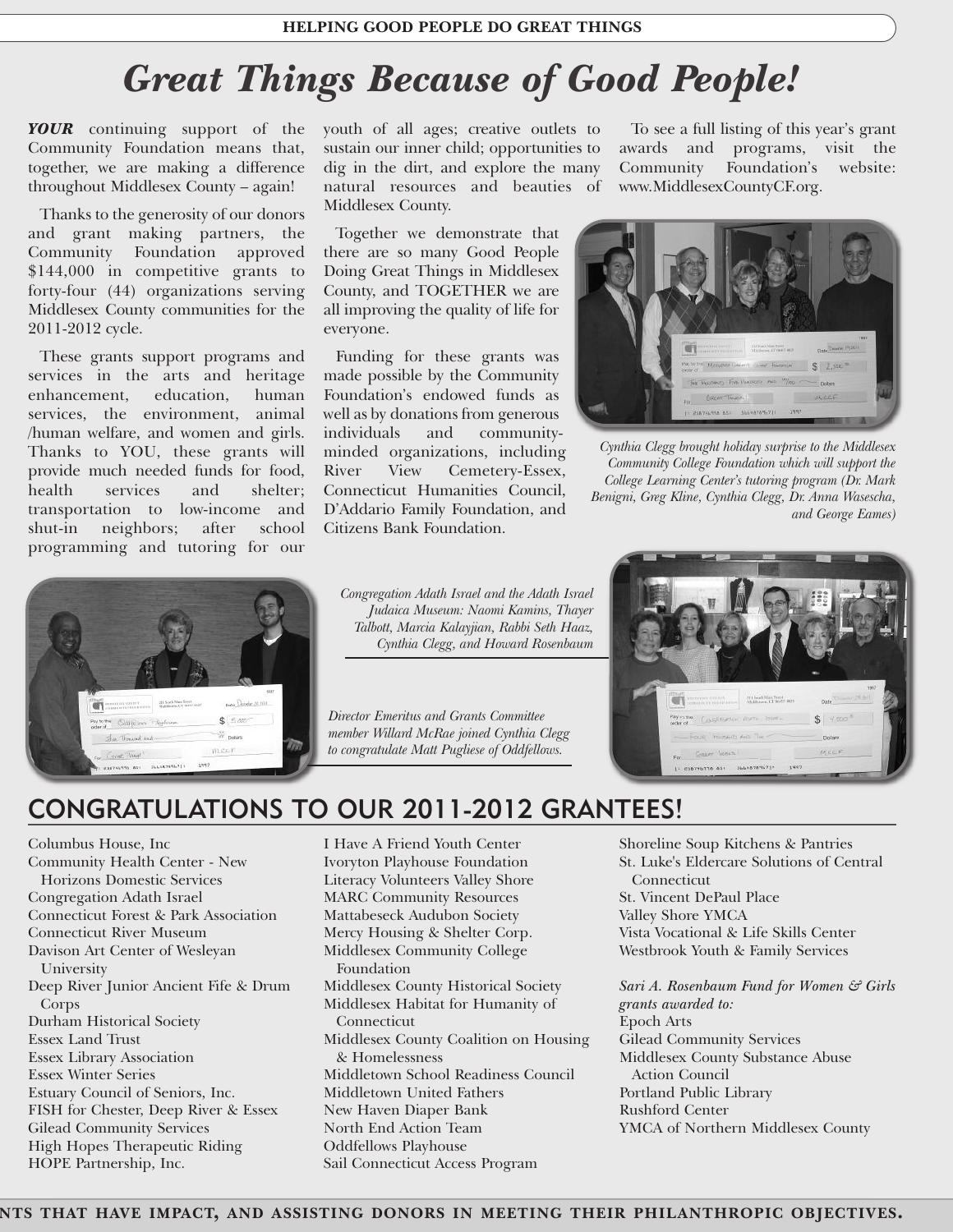## A GIFT FOR MARGE STAHL'S SPECIAL DAY IMPACTS THE COMMUNITY FOR YEARS TO COME

What do you get a woman for her 80th birthday who has a loving family, beautiful children, grandchildren, and great grandchildren, friends too numerous to count, and good health? Marge Stahl knew exactly what she wanted – she wanted to support women and girls in Middlesex County.

Marge asked her friends and family to give a gift that just "keeps on giving" – a donation to the Sari A. Rosenbaum Fund for Women & Girls.

For Marge's numerous friends, this request came as no surprise. She is known for her generous ways, her commitment to the community she loves, and supporting the dreams and successes of the women who follow her, generation after generation. She felt she had so many good things come her way that she wanted to give back to a cause near and dear to her heart.

MCCF wishes Marge a warm and wonderful HAPPY BIRTHDAY and says THANK YOU for your thoughtfulness and generosity.

We say THANK YOU to your wonderful friends and loving family who took up your charge and donated more than \$2,000 in your honor.

*Happy Birthday, Marge!*



*Marge celebrates her special day with her husband, John, and many friends and family*

*Marge with her daughter, Susan S. Gillespie, great granddaughter Savannah Atkinson, and granddaughter Kate Gillespie Atkinson in 2011*



## *MCCF TURNS FIFTEEN*

Fifteen years ago, a group of Good People decided to make a difference in Middlesex County.

Fifteen years ago, individuals, businesses, and organizations chose to support Great Things in Middlesex County.

Thanks to you, for fifteen years, the Community Foundation has been working with Good People to build the endowment and make grants, improving the quality of life for everyone in Middlesex County.

We have lots of wonderful plans for our Fifteenth

Anniversary, and we invite you to celebrate all the great works and the good people which have benefitted from your generosity and commitment for fifteen years.

We invite you to tell us YOUR story about Good People Doing Great Things. Call, email, write us and share your good works and those of your friends and colleagues.

pple decided to make<br>
works and the good peo<br>
ses, and organizations<br>
lesex County.<br>
Lesex County.<br>
Community<br>
Doing Great Things. Ca<br>
good works and those of<br>
coving the quality of<br>
Fifteenth<br>
Lesex County website, www.Mi Keep up with news of events and Good People Doing Great Things by subscribing to our e-news today – go to our website, www.MiddlesexCountyCF.org, or e-mail Info@MiddlesexCountyCF.org.